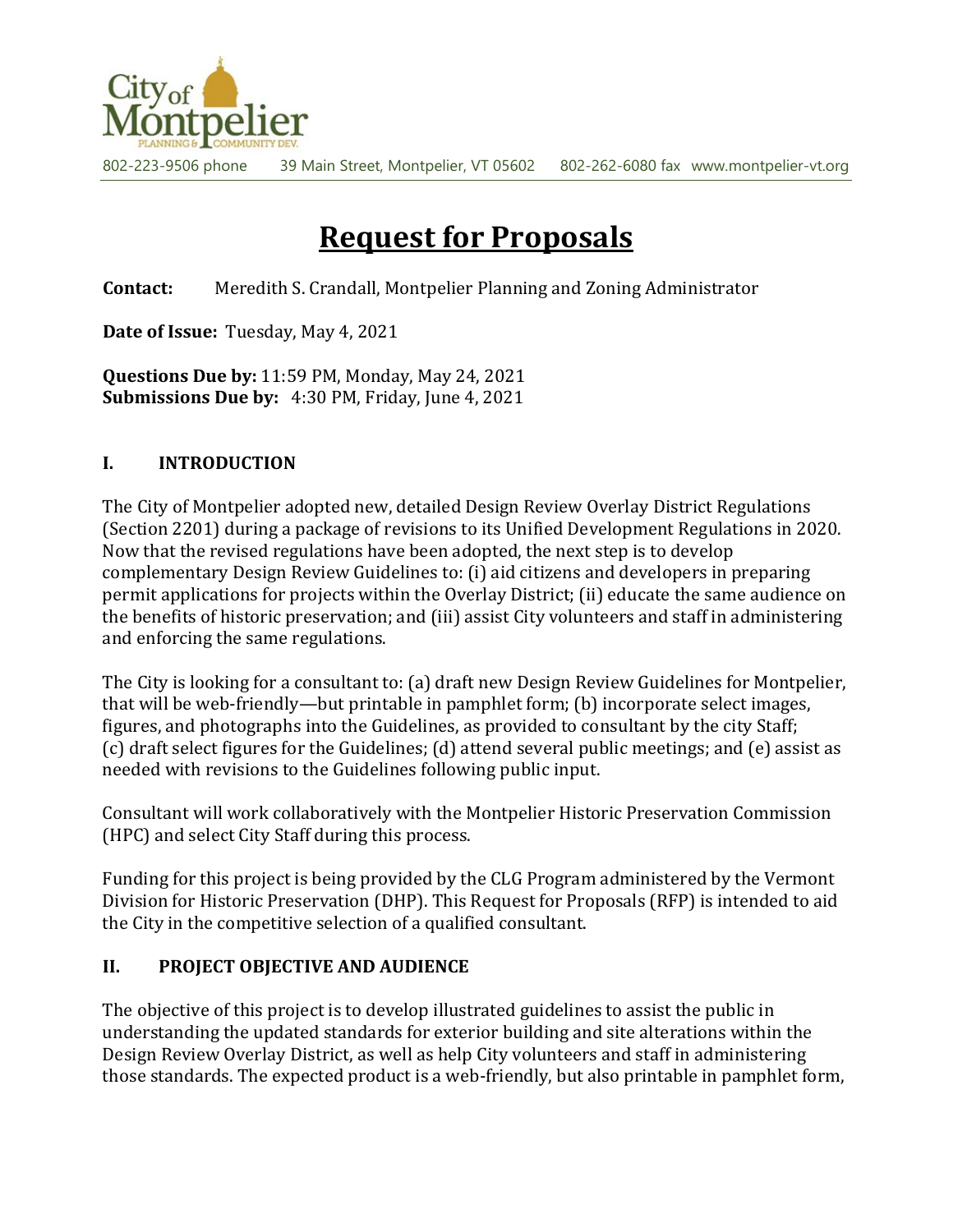set of design review guidelines to serve as a resource for applicants, property owners, developers, staff, and others. The ultimate goal, is something similar in style and form to those used by Shelburne, Vermont, but consistent in organization and content with Montpelier's Design Review Regulations, and with tailored photographs and illustrations. The full text of the Design Review Guidelines for Shelburne, Vermont, are available here: <https://www.shelburnevt.org/DocumentCenter/View/2013/Design-Review-Guidelines->

These Guidelines are a final step in the City's long-time goal of updating and elaborating on design review criteria that have been in place since the 1970's. The recently updated Regulations and Guidelines involved in this project are part of an even larger plan, which included the previously completed update to the survey of the City's Historic District and updating the related listing on the National Register of Historic Places.

As noted in the City's application for funding from the CLG program, the audience for the project includes: (i) property owners and developers who require permits under the City's zoning ordinance; (ii) the Montpelier HPC, Design Review Committee (DRC), and the Development Review Board who need to apply the Design Review regulations; and (iii) the Department of Planning and Community Development staff who assist all of these stakeholders.

When completed, the proposed design review guidelines will be presented to the Montpelier Planning Commission and subsequently Montpelier City Council.

## **III. PROJECT CONTEXT AND BUDGET**

The City of Montpelier has one of the largest National Register historic districts in the state, a Designated Downtown, and a Design Review Overlay District. The City is widely recognized for its walkability, historic character, and engaged citizenry. For over forty years, the City has had a design review element within its zoning ordinance and has continually recognized the importance of design review in maintaining the historic character of the City. As time goes by and development and redevelopment take place in the City, the potential for negative cumulative changes will be very real. Historic preservation is seen as a critical part of the City's efforts to retain the character and integrity of the City.

Funding for the project is modest and the budget will require careful management by the consultant or team engaged to complete the work. A total of \$15,000 is available for consultant services from the Certified Local Government grant-in-aid from the State of Vermont, which is part of the funds granted to the State by the United States Department of the Interior, National Park Service, for the Certified Local Government Program share of the State's Annual Program Grant under the provisions of the National Historic Preservation Act of 1966 (P.L. 89-665), as amended. Proposals with budget over \$15,000 will not be excluded from consideration. The project could be broken into multiple phases, with future funding opportunities. **Therefore, for a budget amount exceeding \$15,000, the City requests a justification and the option to discuss stages of development**.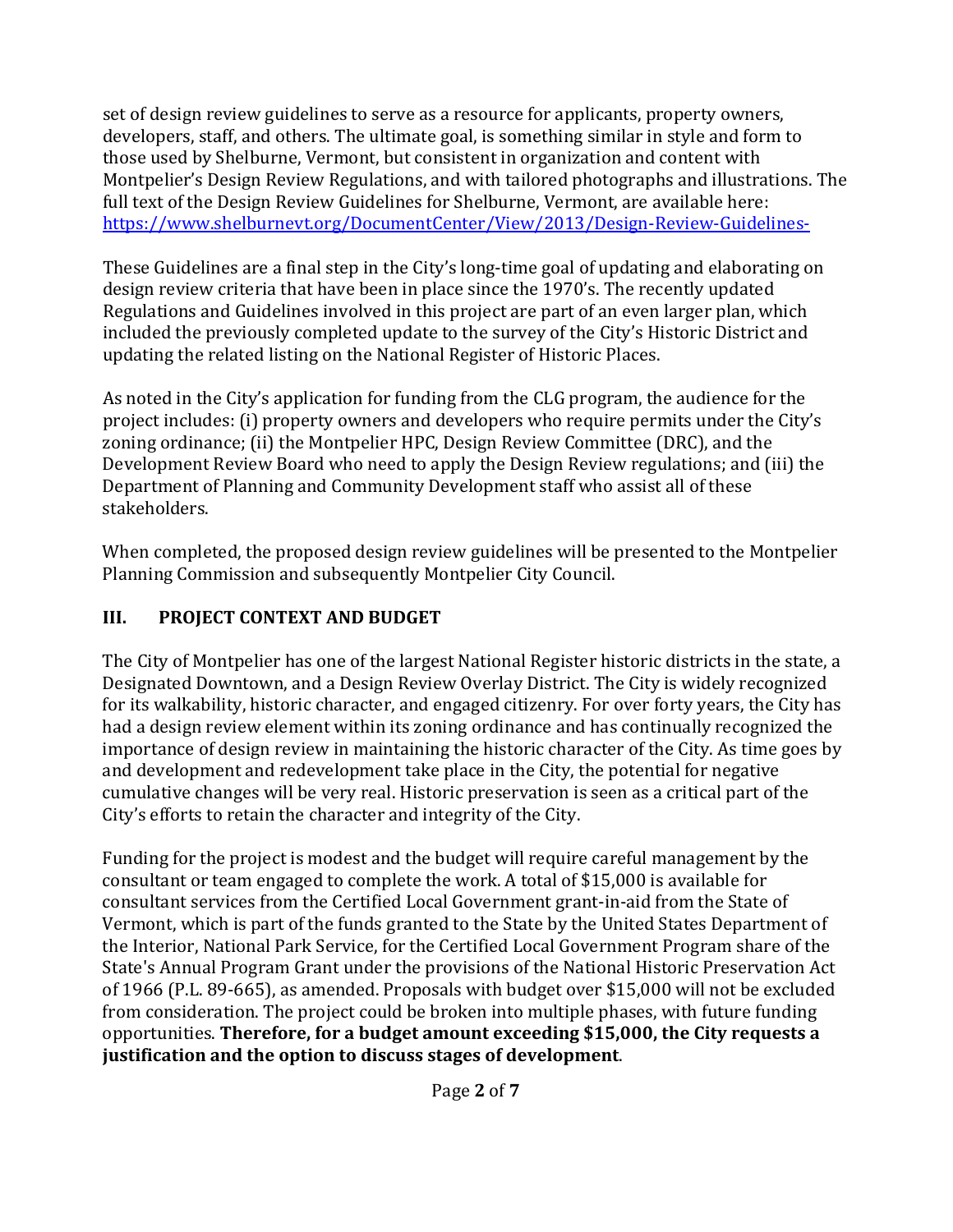The HPC is comprised of members with significant professional experience in historic preservation, architecture, and preservation planning. It is intended that the Commission and City Staff will work closely with the consultant to complete the project.

## **IV. GEOGRAPHIC AREA OF INTEREST**

The area of interest for this project is defined by the boundaries of the Montpelier National Register Historic District and Design Review Overlay District.

# **V. ANTICIPATED SCOPE OF WORK**

This project will be a collaborative process, involving the chosen Consultant, HPC, and City Staff.

- A. The chosen Consultant will be responsible for:
	- 1. Reviewing the City's current design review regulations and preparing an initial draft of the table of contents for the Guidelines, and a list of potential illustrations and photographs to incorporate, for the Historic Preservation Commission and City staff's review.
	- 2. Following input/direction from the HPC and City staff, writing the first draft of the Guidelines.
	- 3. Recommending and drafting selected diagrams and illustrations, as directed by HPC and City Staff, and inserting photographs as provided to consultant by the City.
	- 4. Attending regular HPC meetings and at least one special meeting for presentation of the draft Guidelines to the public, assist with answering questions.
	- 5. Responding to questions presented by the Planning and Zoning Administrator via email or telephone.
	- 6. Assisting with content revisions to the first draft Guidelines as requested following community and City input, to create Consultant's "Final Draft."
	- 7. Formatting the Guidelines into both a web-friendly version and a version that can be printed in pamphlet form.
- B. City Staff and the HPC will be responsible for:
	- 1. Taking the lead in informing and obtaining input from the public, including press releases, scheduling public meetings, mailings, social media, and other avenues.
	- 2. Providing consultant with photographs of example buildings for incorporating into the Guidelines.
	- 3. Responding to questions from the public or other City staff, appointees, and elected officials.
	- 4. Reviewing consultant's outline, illustration/photograph list, and drafts, and providing clear direction on choices and revisions, as applicable.
- C. Exclusive City Staff responsibilities:
	- 1. Any consultant hired to undertake the project will work primarily with the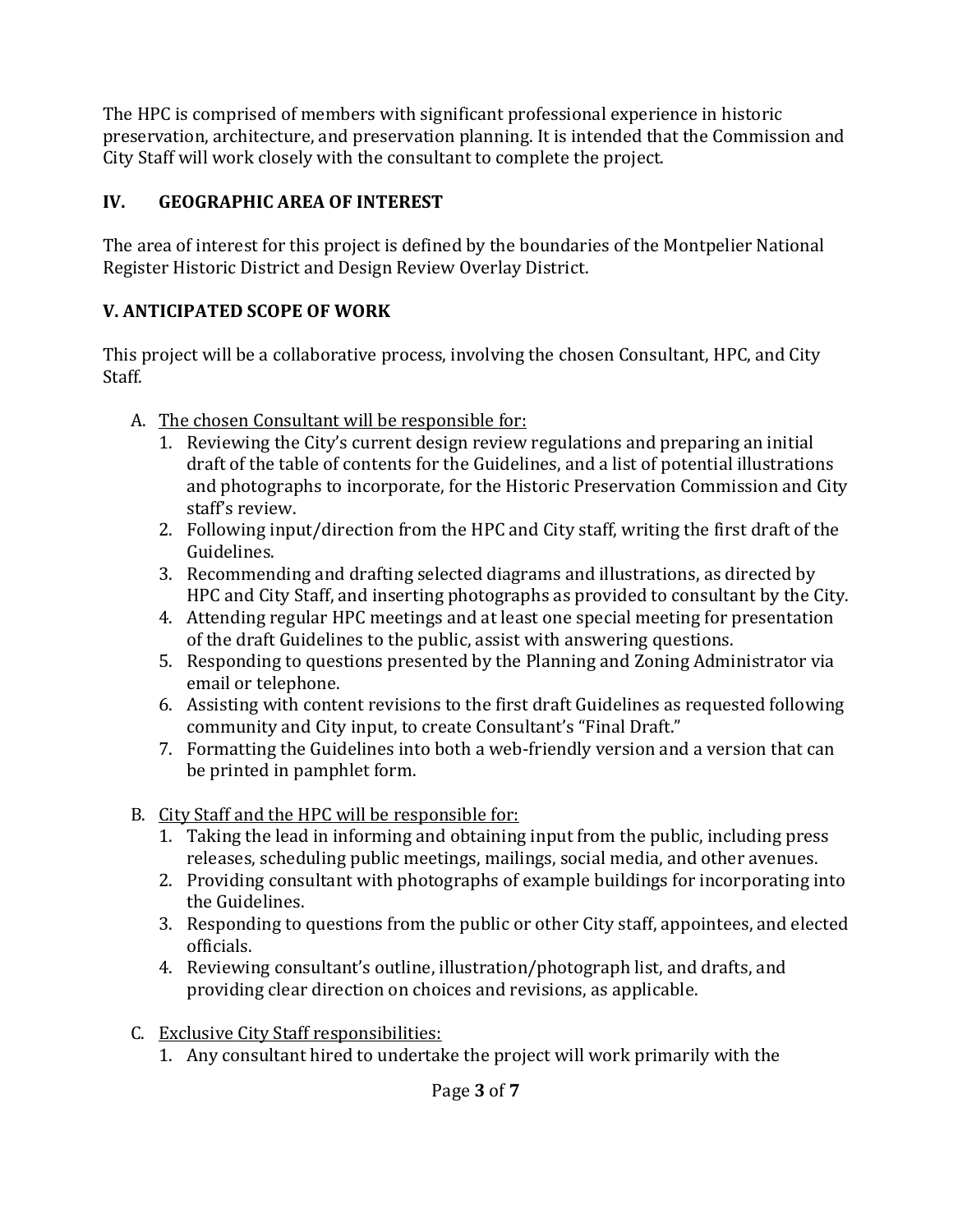Montpelier HPC and City staff to complete it. The project coordinator will be the Planning and Zoning Administrator, Meredith Crandall, who also staffs the HPC and will act as the principal contact with the consultant. See Section X for contact information.

2. Creating the City webpage for hosting the Guidelines.

**As stated in Section III, the total budget for the above work should not exceed \$15,000. However, where consultant cannot accomplish all elements within \$15,000, they can propose a phased project as described in Section III.**

## **VI. DELIVERABLES**

- A. Deliverables that must be provided as part of this project, and therefore addressed in any Proposal, with requisite percentage of project cost payable upon receipt of each:
	- 1. Draft table of contents for the Guidelines 5%
	- 2. List of suggested diagrams, illustrations, and photographs 5%
	- 3. First draft Guidelines: simple format (i.e., not pamphlet or web-ready) acceptable  $-40%$
	- 4. Final draft Guidelines: in both web-friendly and pamphlet printable format, and able to be edited further by City staff as needed. — 40% (final 10% of project cost withheld until final deliverable is received and found to be satisfactory).
- B. Deliverable Format, Ownership, and Deadlines:
	- 1. All documents should be provided in both hard copy (paper) and digital format. All printed copies of draft and final reports shall be printed on both sides (i.e. doublesided).
	- 2. All data, databases, reports, programs, illustrations, photographs, and other materials, in digital and hard copy format, created under this project shall be transferred to the City of Montpelier upon completion of the project and will become the property of the City of Montpelier.
	- 3. Documents should be submitted a minimum of one full week prior to any public meetings at which they will be discussed. In addition, one unbound camera-ready copy of the materials will be provided to the City of Montpelier.

# **VII. SCHEDULE/MILESTONES**

The City estimates that a substantial percentage of consultant's portion of the project will take approximately six (6) months to complete, with availability for work product revisions based on stakeholder input over an additional five (5) months. This schedule is due, in part, to allow full review by the HPC which typically meets only once a month.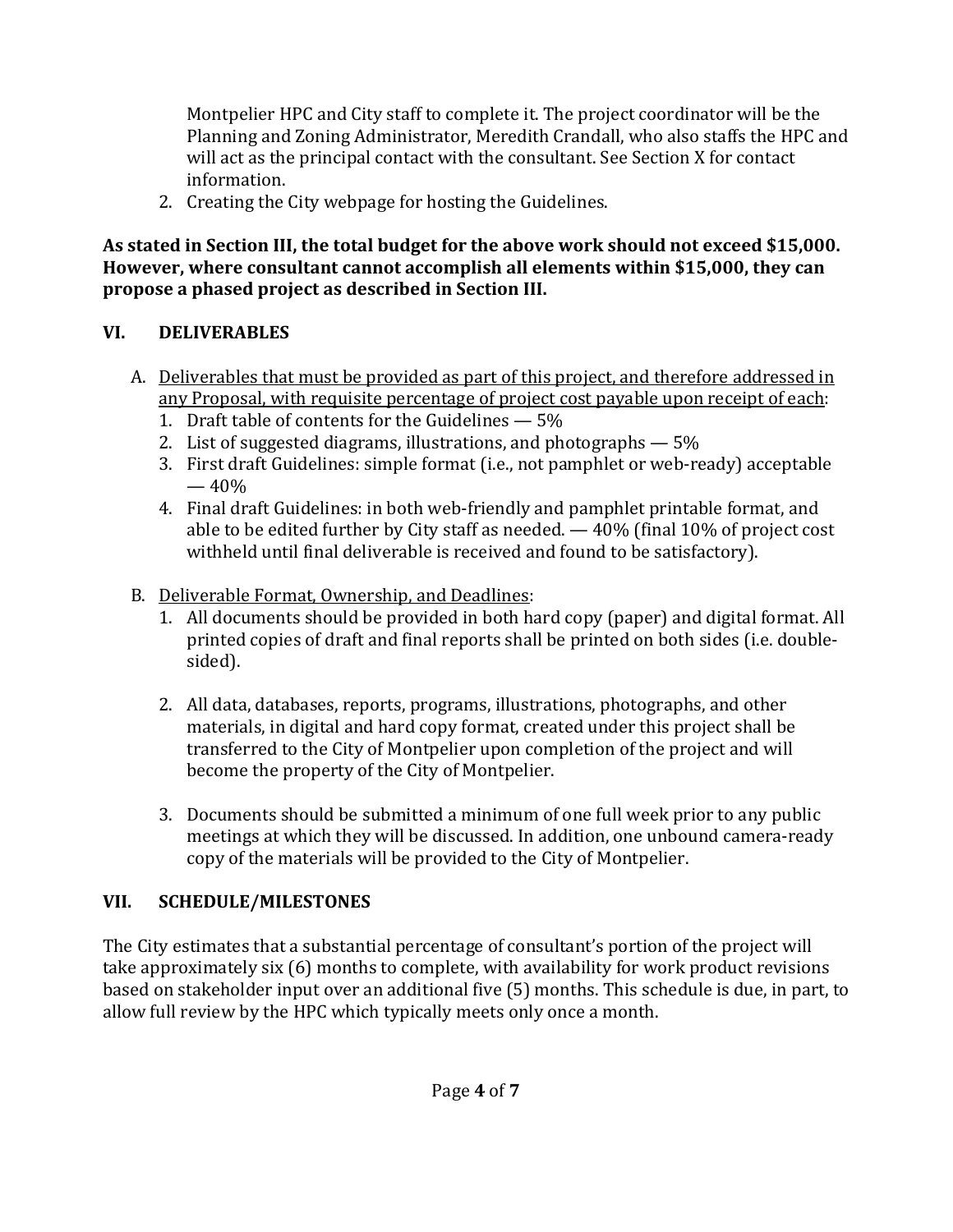| Date                              | Task/Product Completed                                                                                                                                                                                                              |
|-----------------------------------|-------------------------------------------------------------------------------------------------------------------------------------------------------------------------------------------------------------------------------------|
| July -Sept.<br>2021               | Consultant to work with HPC and city staff to outline sections for<br>Guidelines and any necessary phases to development, delivery of draft<br>table of contents and list of suggested diagrams, illustrations, and<br>photographs. |
| Sept -<br>November<br>2021        | Consultant to prepare draft Design Review Guidelines and coordinate<br>with City staff and HPC to on incorporation of photographs and<br>diagrams.                                                                                  |
| November 15,<br>2021              | Consultant to provide the following Draft Proposed Design Review<br>Guidelines in pamphlet printable form, for presentation by HPC at a<br>public meeting in November 2021.                                                         |
| December<br>2021–February<br>2022 | Consultant available to respond to questions and provide some<br>limited revision assistance, pending input from stakeholders.                                                                                                      |
| April 15, 2022                    | Consultant to provide the final draft deliverables: 1) Proposed Design<br>Review Guidelines in web-friendly format; and 2) Proposed Design<br>Review Guidelines in pamphlet printable form.                                         |
| April-May<br>2022                 | Consultant available to respond to questions and any necessary<br>corrections pending final approval by HPC and city staff.                                                                                                         |

Respondents to this RFP are asked to provide evidence of their ability to meet these or similar milestones. When addressing their ability to meet the milestones, consultants should present schedules reflecting their understanding of the project, good planning practice, and the requirements of the CLG program.

#### **VIII. RFP RESPONSE FORMAT AND METHOD**

- A. Submittals should not exceed 10 pages.
- B. Responses to this RFP should consist of the following:
	- 1. A brief cover letter expressing the consultant's interest in working with the City of Montpelier.
	- 2. A brief introduction to the consultant.
	- 3. A brief summary of the relevant qualifications of the consultant.
	- 4. Detailed budget broken down by deliverables, and list of anticipated staff and subcontractors to be utilized.
	- 5. Billing rates of relevant key individuals that will be working on the project.
	- 6. A brief statement demonstrating the consultant's success on similar projects, including a brief project description and a contact name and address for each reference.
	- 7. A representative work sample similar to the type of work being requested, which may be provided with links to the final work product or PDF examples. This shall not count toward the page limit.
	- 8. At least one letter of reference from a contact for a prior, similar project. This shall not count toward the page limit.
	- 9. If the consultant so chooses, a description of the approach it would recommend completing the project may also be provided. This description shall not count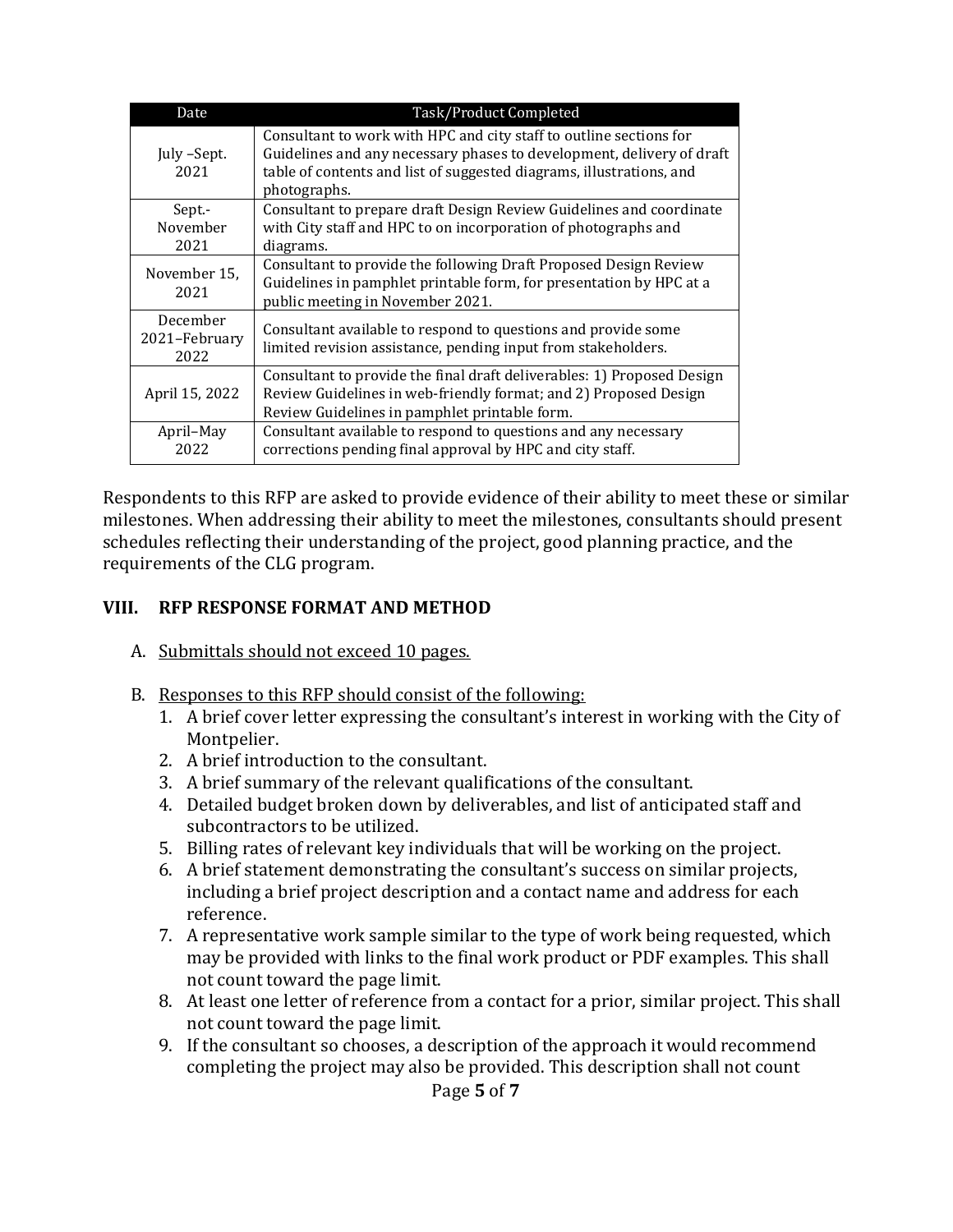toward the page limit.

C. Method of Responding: Consultants interested in this project must submit their materials via email to Meredith S. Crandall, Planning and Zoning Administrator, City of Montpelier at mcrandall@montpelier-vt.org. Paper copies are not desired or required.

## **IX. CONSULTANT SELECTION**

The consultant selection will be made by a committee consisting of representatives of City staff and the Historic Preservation Commission, which will then require the authorization of the City Council. The committee is expected to select the consultant in March or April of 2021. The selection committee will review and evaluate consultant qualifications and make a selection based on the following criteria:

- 1. Consultant Qualifications (experience with similar projects, ability to work with municipalities to attain desired outcomes, and knowledge of the topic) – 85%
	- a. Demonstrated ability to carry out all aspects of the project, as reflected in résumé and experience on similar projects.
	- b. Reasonable expectation that consultant can meet budget.
	- c. Availability/ability to work within time schedule.
	- d. Subjective review of prior work product.
	- e. Experience complying with public funding regulations and ability to work with grant requirements (see below).
	- f. Ability to work collaboratively with the Commission, City staff, and volunteers.
- 2. Quality, completeness, and clarity of submission 15%

It must be noted that Criterion 1.b. ("Reasonable expectation that consultant can meet budget") does not impose on the City any obligation to select the consultant on the basis of charging the lowest fee.

As part of the consultant-selection process taking place after the initial review of materials, one consultant or team (or possibly more) will be asked to submit a billing proposal and proposed scope of work.

Owing to the source of a portion of the project funding, qualifications required of the consultant include the following:

- 1. Comply with the provisions of 18 U.S.C. 1913.
- 2. Comply with Title VI of the Civil Rights Act of 1964, as amended. Section 504 of the Rehabilitation Act of 1973, as amended, the Americans with Disabilities Act of 1990, and the Age Discrimination Act of 1975 prohibiting discrimination on the grounds of race, color or national origin, against people with handicaps, and on the basis of disability and age.